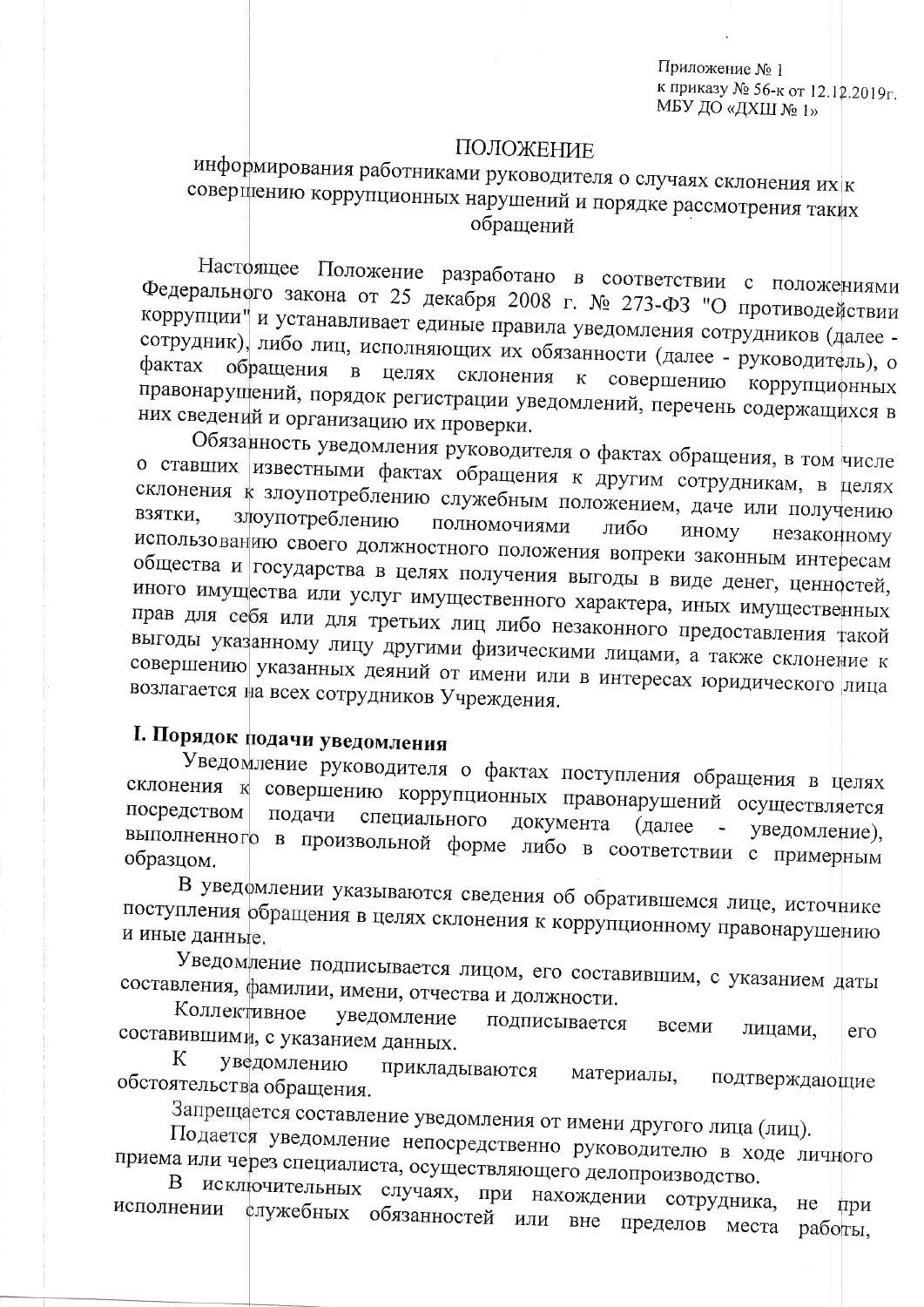уведомление может быть подано по почте, по каналам факсимильной связи либо информационным системам общего пользования.

Сотрудник вправе уведомить органы прокуратуры о фактах обращения в целях склонения к совершению коррупционных правонарушений, о чем обязан сообщить руководителю.

## II. Сроки подачи уведомления

О факте поступления обращения в целях склонения к совершению коррупционных правонарушений сотрудник обязан уведомить руководителя по месту работы в день поступления обращения, в том числе в случае нахождения в отпуске, служебной командировке, а также отсутствия нетрудоспособности (не исключающего возможность уведомления).  $\Pi$ <sup>O</sup> листку

В случае поступления обращения в выходной или нерабочий праздничный день, сотрудник обязан уведомить руководителя на следующий за ним рабочий

Уведомление, поданное руководителю через осуществляющего делопроизводство, считается переданным специалиста, получения сотрудником, осуществляющего делопроизводство, независимо от со дня даты фактического поступления руководителю.

При передаче уведомления по почте, каналам факсимильной связи либо информационным системам общего пользования днем подачи уведомления считается день его отправления независимо от даты фактического поступления руководителю.

# III. Регистрация и рассмотрение уведомления

Уведомление, поступившее по почте, каналам факсимильной связи либо информационным системам общего пользования или поданное сотрудником, специалисту, осуществляющему делопроизводство, регистрируется соответствии с общими правилами документационного обеспечения.  $\overline{B}$ 

Уведомление, поданное непосредственно руководителю, в том числе в ходе личного приема, незамедлительно передается специалисту, осуществляющему делопроизводство, для регистрации в соответствии с правилами документационного обеспечения.

Передача уведомлений для проведения проверки без регистрации в установленном порядке специалистом, осуществляющим делопроизводство, запрещена.

Уведомление должно быть рассмотрено руководителем в течение суток (за исключением выходных и нерабочих праздничных дней) со дня его поступления в Учреждение.

По результатам рассмотрения уведомления руководителем принимается одно из следующих решений:

1.1. О назначении в установленном порядке проверки изложенных в нем сведений.

1.2. Об оставлении уведомления без рассмотрения:

- если оно является анонимным;

- если в нем содержатся сведения, по которым ранее в установленном порядке проводилась проверка, в ходе которой они не нашли своего объективного подтверждения.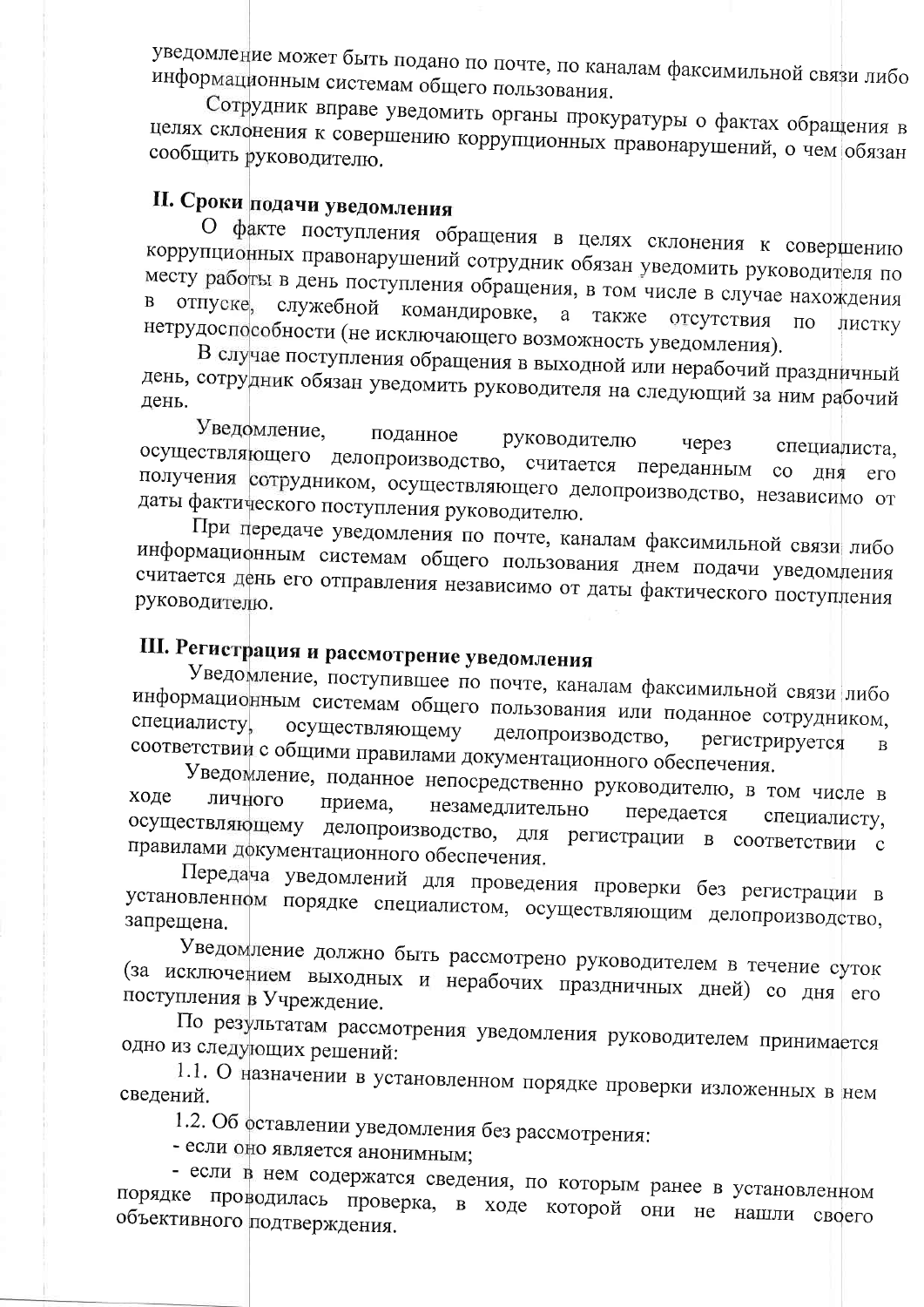1.3. О передаче уведомления, если в нем содержатся сведения, имеющие признаки преступления, в органы, наделенные полномочиями возбуждать уголовные дела в соответствии с правилами, установленными уголовнопроцессуальным законодательством и нормативными правовыми актами Российской Федерации, определяющими порядок приема, регистрации и разрешения заявлений, сообщений и иной информации о происшествиях.

1.4. О передаче уведомления в вышестоящий орган, структурное подразделение, если рассмотрение уведомления по существу выходит за пределы его должностных полномочий.

Проверка информации, содержащейся в уведомлении, проводится в течение 30 суток со дня поступления уведомления.

Срок проведения проверки на основании мотивированного заявления лица, проводящего проверку, может быть продлен руководителем, назначившим, не более чем на 30 суток. Дальнейшее продление срока проведения проверки не допускается.

Проверка сведений. изложенных  $\mathbf{B}$ уведомлении, проводится соответствии с общими правилами организации и проведения проверок,  $\overline{B}$ установленными в Учреждении, с изъятиями, предусмотренными настоящим Положением.

В ходе проведения проверки от сотрудника могут быть истребованы объяснения по существу поданного уведомления и иные материалы, имеющие отношение к обстоятельствам поступления обращения в целях склонения к совершению коррупционных правонарушений.

Результаты проверки с выводами и предложениями докладываются руководителю, ее назначившему.

По результатам проведенной проверки руководителем принимается одно из следующих решений:

- о передаче уведомления и материалов его проверки в органы прокуратуры  $\overline{B}$ порядке, установленном уголовно-процессуальным законодательством и нормативными правовыми актами, определяющими правила приема, регистрации и разрешения заявлений, сообщений и иной информации происшествиях,  $\overline{O}$ ДЛЯ рассмотрения  $\mathbf{B}$ законодательством Российской Федерации; соответствии  $\mathbf{C}$ 

- об фкончании проведения проверки в случае, если указанные уведомлении сведения не нашли своего объективного подтверждения,  $\, {\bf B}$ передаче  $\mathbf{M}$ материалов проверки специалисту, осуществляющему делопроизводство.

Материалы проверок в предусмотренном номенклатурой деле в течение 5 лет соответствии  $\mathbf{C}$ правилами документационного установленными в Учреждении. обеспечения,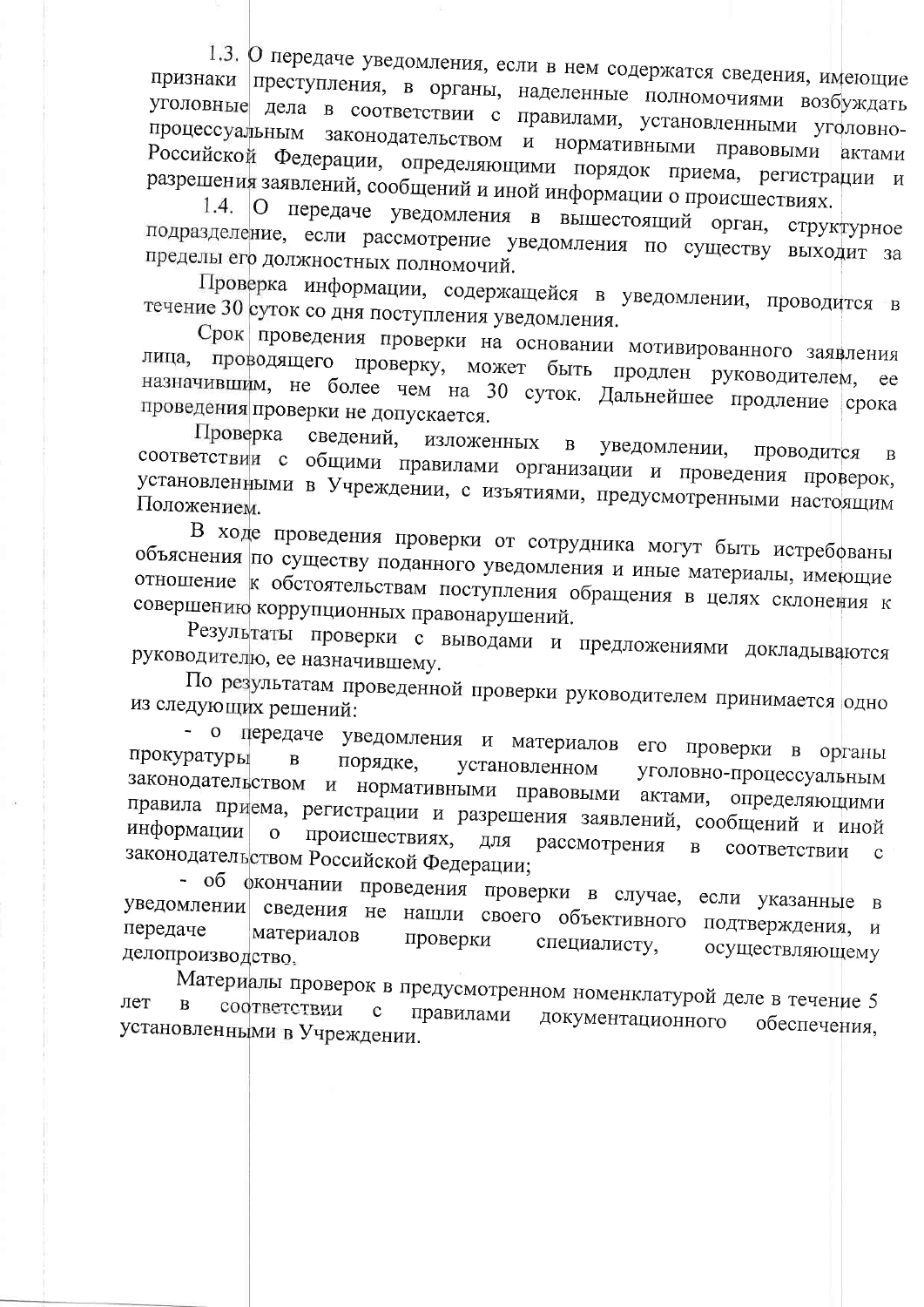Приложение № 1 к приказу № 56-к от 12.12.2019г. МБУ ДО «ДХШ № 1»

## ПРИМЕРНЫЙ ОБРАЗЕЦ УВЕДОМЛЕНИЯ СОТРУДНИКОМ РУКОВОДИТЕЛЯ О ФАКТАХ ОБРАЩЕНИЯ В ЦЕЛЯХ СКЛОНЕНИЯ К СОВЕРШЕНИЮ КОРРУПЦИОННЫХ ПРАВОНАРУШЕНИЙ

Директору МБУ ДО «ДХШ № 1» С.В. Ляпневой должность инициалы и фамилия

## **УВЕДОМЛЕНИЕ**

Уведомляю Вас о факте поступления ко мне (другому сотруднику) обращения в целях склонения к совершению коррупционного правонарушения

(сведения о лице, склоняющем к правонарушению)

Склонение к коррупционному правонарушению производилось в целях осуществления мною

(указывается сущность предполагаемого коррупционного правонарушения)

посредством

(способ склонения)

Обращение поступило ко мне

(дата, время, место) Склонение к правонарушению производилось

(обстоятельства склонения к совершению коррупционного правонарушения)

(ФИО, должность)

(подпись)

(дата составления уведомления)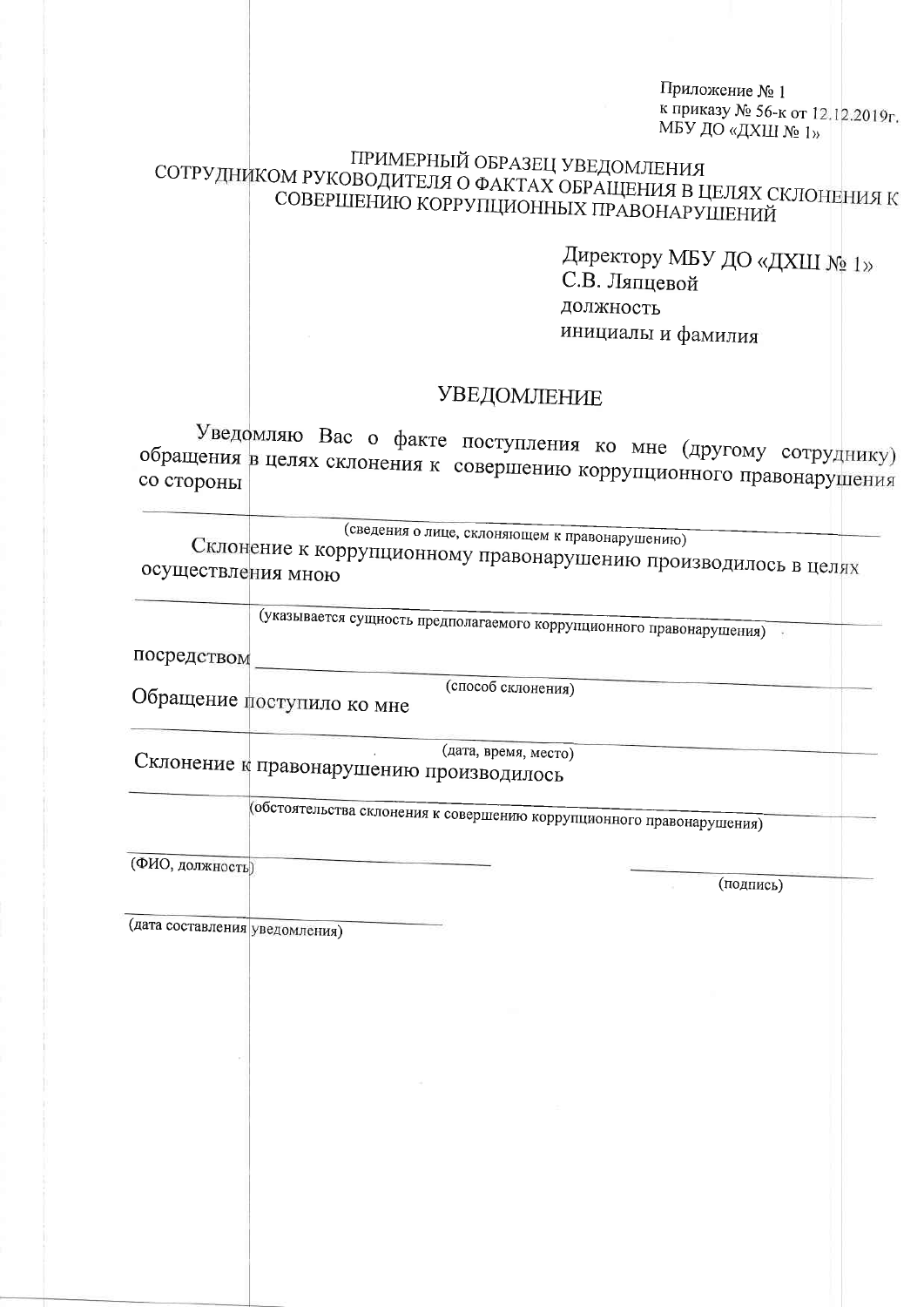Приложение № 2 к приказу № 56-к от 12.12.2019г. МБУ ДО «ДХЩ № 1»

#### **ПЕРЕЧЕНЬ**

## СВЕДЕНИЙ, СОДЕРЖАЩИХСЯ В УВЕДОМЛЕНИИ РУКОВОДИТЕЛЯ О ФАКТАХ ОБРАЩЕНИЯ В ЦЕЛЯХ СКЛОНЕНИЯ К СОВЕРШЕНИЮ КОРРУПЦИОННЫХ ПРАВОНАРУШЕНИЙ

1. Фамилия, имя, отчество, должность сотрудника, заполняющего уведомление. 2. Сведения о физическом (юридическом) лице, склоняющем к совершению коррупционного правонарушения (фамилия, имя. отчество, наименование организации и иные известные сведения). должность,

3. В случае если стали известны факты обращения к другим сотрудникам, в целях их склонения к совершению коррупционного правонарушения, в уведомлении указываются сведения об этих сотрудниках.

4. Сущность коррупционного правонарушения, которое должно было быть совершено по просьбе обратившегося лица.

5. Способ склонения к совершению коррупционного правонарушения.

6. Обстоятельства склонения к совершению коррупционного правонарушения (телефонный разговор, личная встреча, почтовое отправление или иное 7.

Время, дата место склонения И совершению  ${\bf K}$ правонарушения. коррупционного

8. Подпись сотрудника.

9. Дата составления уведомления.